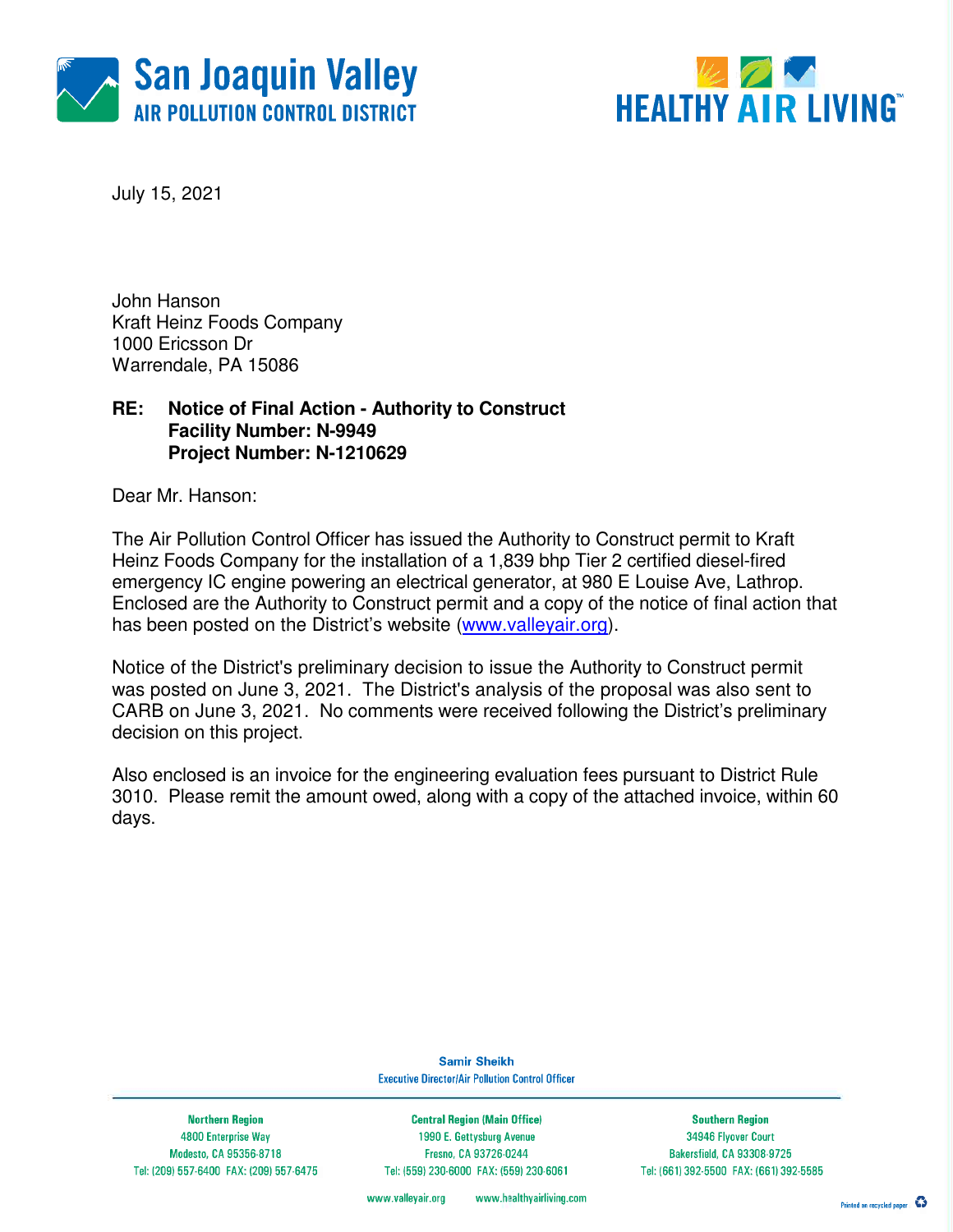Mr. John Hanson Page 2

Thank you for your cooperation in this matter. If you have any questions, please contact Mr. Nick Peirce at (209) 557-6400.

Sincerely,

cli ues

Brian Clements Director of Permit Services

BC:jy

**Enclosures** 

cc: Courtney Graham, CARB (w/ enclosure) via email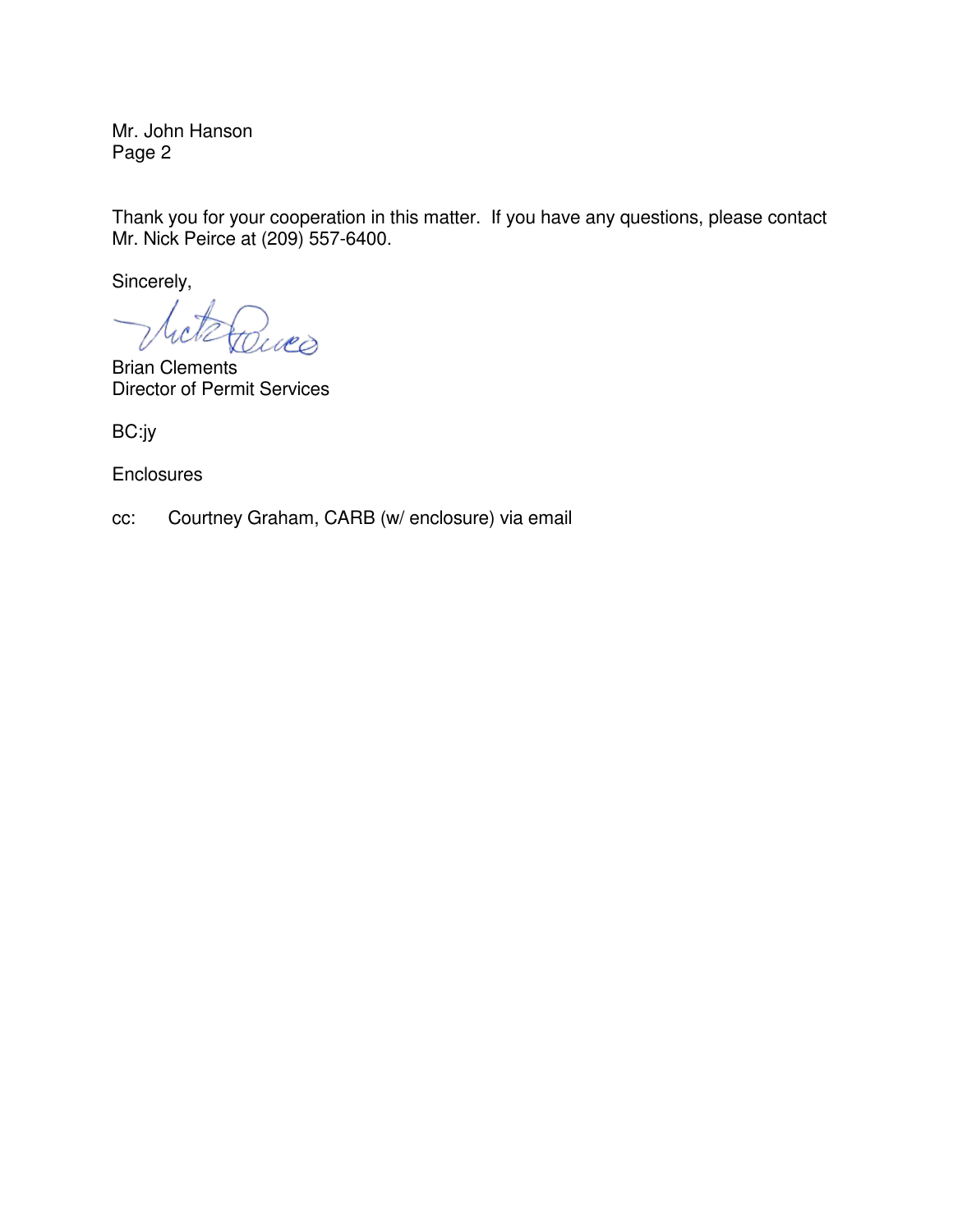



Facility # N-9949 KRAFT HEINZ FOODS COMPANY 1000 ERICSSON DRIVE WARRENDALE, PA 15086

# **AUTHORITY TO CONSTRUCT (ATC)**

### **QUICK START GUIDE**

- 1. **Pay Invoice**: Please pay enclosed invoice before due date.
- 2. **Fully Understand ATC**: Make sure you understand ALL conditions in the ATC prior to construction, modification and/or operation.
- 3. **Follow ATC**: You must construct, modify and/or operate your equipment as specified on the ATC. Any unspecified changes may require a new ATC.
- 4. **Notify District**: You must notify the District's Compliance Department, at the telephone numbers below, upon start-up and/or operation under the ATC. Please record the date construction or modification commenced and the date the equipment began operation under the ATC. You may NOT operate your equipment until you have notified the District's Compliance Department. A startup inspection may be required prior to receiving your Permit to Operate.
- 5. **Source Test**:Schedule and perform any required source testing. See http://www.valleyair.org/busind/comply/source\_testing.htm for source testing resources.
- 6. **Maintain Records**:Maintain all records required by ATC. Records are reviewed during every inspection (or upon request) and must be retained for at least 5 years. Sample record keeping forms can be found at http://www.valleyair.org/busind/comply/compliance\_forms.htm.

By operating in compliance, you are doing your part to improve air quality for all Valley residents.

#### **For assistance, please contact District Compliance staff at any of the telephone numbers listed below.**

**Northern Region** 

4800 Enterprise Way Modesto, CA 95356-8718 Tel: (209) 557-6400 FAX: (209) 557-6475

**Central Region (Main Office)** 1990 E. Gettysburg Avenue Fresno, CA 93726-0244 Tel: (559) 230-6000 FAX: (559) 230-6061

**Samir Sheikh Executive Director/Air Pollution Control Officer** 

> **Southern Region** 34946 Flyover Court Bakersfield, CA 93308-9725 Tel: (661) 392-5500 FAX: (661) 392-5585

www.valleyair.org www.healthyairliving.com

Printed on recycled paper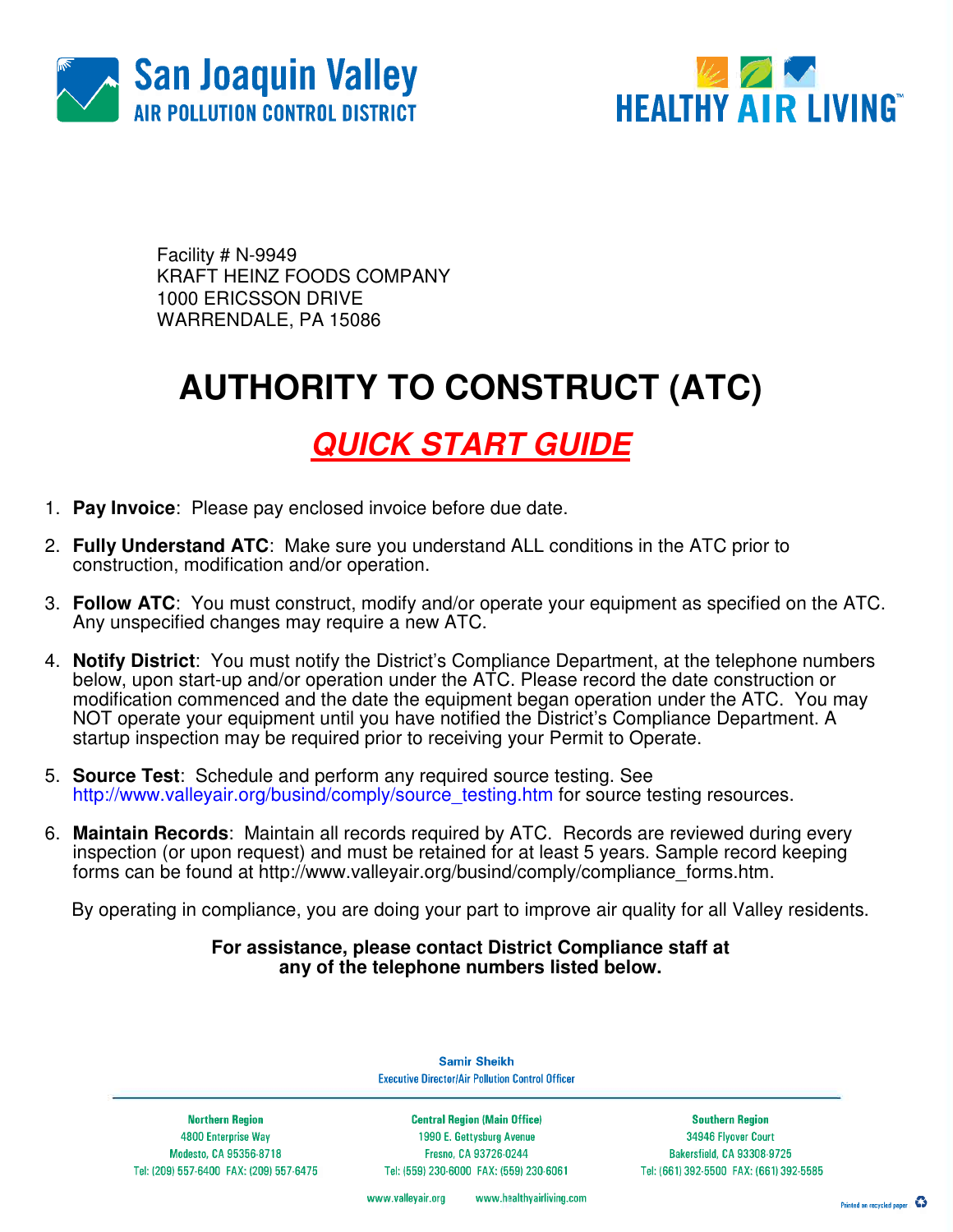



# **AUTHORITY TO CONSTRUCT**

**PERMIT NO:** N-9949-1-0 **ISSUANCE DATE:** 07/14/2021

**LEGAL OWNER OR OPERATOR:** KRAFT HEINZ FOODS COMPANY **MAILING ADDRESS:** 1000 ERICSSON DRIVE WARRENDALE, PA 15086

**LOCATION:** 980 EAST LOUISE AVENUE LATHROP, CA 95330

#### **EQUIPMENT DESCRIPTION:**

1,839 BHP (INTERMITTENT) MTU MODEL 16V2000G86S TIER 2 CERTIFIED DIESEL-FIRED EMERGENCY STANDBY IC ENGINE POWERING AN ELECTRICAL GENERATOR

### **CONDITIONS**

- 1. No air contaminant shall be released into the atmosphere which causes a public nuisance. [District Rule 4102]
- 2. No air contaminant shall be discharged into the atmosphere for a period or periods aggregating more than three minutes in any one hour which is as dark as, or darker than, Ringelmann 1 or 20% opacity. [District Rule 4101]
- 3. Particulate matter emissions shall not exceed 0.1 grains/dscf in concentration. [District Rule 4201]
- 4. The exhaust stack shall vent vertically upward. The vertical exhaust flow shall not be impeded by a rain cap (flapper ok), roof overhang, or any other obstruction. [District Rule 4102]
- 5. This engine shall be equipped with a non-resettable hour meter with a minimum display capability of 9,999 hours, unless the District determines that a non-resettable hour meter with a different minimum display capability is appropriate in consideration of the historical use of the engine and the owner or operator's compliance history. [District Rule 4702 and 17 CCR 93115]
- 6. Only CARB certified diesel fuel containing not more than 0.0015% sulfur by weight is to be used. [District Rules 2201 and 4801, and 17 CCR 93115]
- 7. Emissions from this IC engine shall not exceed any of the following limits: 4.25 g-NOx/bhp-hr, 0.82 g-CO/bhp-hr, or 0.14 g-VOC/bhp-hr. [District Rule 2201 and 17 CCR 93115]
- 8. Emissions from this IC engine shall not exceed 0.09 g-PM10/bhp-hr based on USEPA certification using ISO 8178 test procedure. [District Rules 2201 and 4102, and 17 CCR 93115]

#### CONDITIONS CONTINUE ON NEXT PAGE

**YOU MUST NOTIFY THE DISTRICT COMPLIANCE DIVISION AT (209) 557-6400 WHEN CONSTRUCTION IS COMPLETED AND PRIOR TO OPERATING THE EQUIPMENT OR MODIFICATIONS AUTHORIZED BY THIS AUTHORITY TO CONSTRUCT.** This is NOT a PERMIT TO OPERATE. Approval or denial of a PERMIT TO OPERATE will be made after an inspection to verify that the equipment has been constructed in accordance with the approved plans, specifications and conditions of this Authority to Construct, and to determine if the equipment can be operated in compliance with all Rules and Regulations of the San Joaquin Valley Unified Air Pollution Control District. Unless construction has commenced pursuant to Rule 2050, this Authority to Construct shall expire and application shall be cancelled two years from the date of issuance. The applicant is responsible for complying with all laws, ordinances and regulations of all other governmental agencies which may pertain to the above equipment.

Samir Sheikh, Executive Director / APCO

 $\sum_{i=1}^n x_i = 1$ 

Brian Clements, Director of Permit Services N-9949-1-0 : Jul 14 2021 2:25PM -- YOSHIMUJ : Joint Inspection NOT Required

Northern Regional Office • 4800 Enterprise Way • Modesto, CA 95356-8718 • (209) 557-6400 • Fax (209) 557-6475